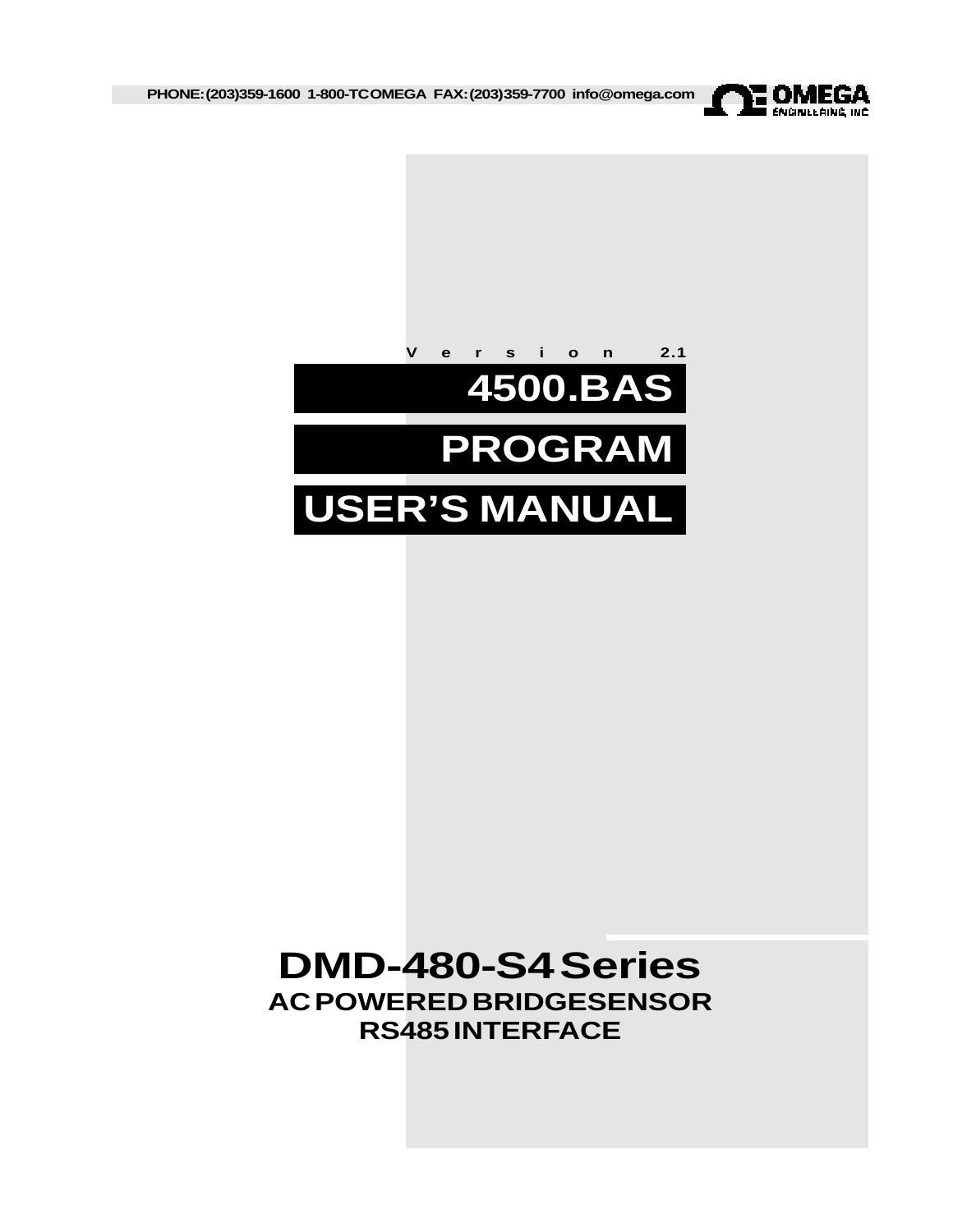# **DMD-480-S4 Series**

# **SPECIFICATIONS**

| <b>Input</b>                                | <b>DMD-482-S4</b>                | <b>DMD-483-S4</b>  | <b>DMD-485-S4</b> |
|---------------------------------------------|----------------------------------|--------------------|-------------------|
| Voltage, Full Scale                         | $±30$ mV<br>$±25$ mV             |                    | $+50$ mV          |
| Resistance, Differential                    | > 100 megohm                     |                    |                   |
| Current                                     |                                  | 100 pA             |                   |
| Common Mode Voltage                         | $0$ to $+5$ Volts                |                    |                   |
| <b>Analog to Digital Conversion</b>         |                                  |                    |                   |
| Ratiometric w/r Bridge Excitation           |                                  |                    |                   |
| Single Channel Input                        |                                  |                    |                   |
| Resolution                                  | 1 part in 41,000                 |                    |                   |
| <b>Conversion Rate</b>                      | 5 times / second                 |                    |                   |
| Linearity - Referred to Input               | ±0.01% of Full Scale             |                    |                   |
| Temperature Coefficient (0° to 55°C)        |                                  |                    |                   |
| Zero Drift - Typical                        |                                  | $\pm$ 0.75 µV / °C |                   |
| Span - Typical                              | $±0.005\%$ / °C                  |                    |                   |
|                                             |                                  |                    |                   |
| <b>Bridge Excitation Supply</b>             |                                  | $+10$ Volts        |                   |
| Adjustment Range                            | ±3%                              |                    |                   |
| <b>Load Current</b>                         | 120 mA Maximum                   |                    |                   |
| Load Regulation                             | 1 mV Typical                     |                    |                   |
| <b>Temperature Coefficient</b>              | ±0.006% / °C Typical             |                    |                   |
|                                             |                                  |                    |                   |
| <b>Isolation</b>                            |                                  |                    |                   |
| Analog & Microprocessor                     | 500 Volts RMS                    |                    |                   |
| Common to Line                              |                                  |                    |                   |
| Analog & Microprocessor<br>Common to Serial | 500 Volts RMS                    |                    |                   |
| Output                                      |                                  |                    |                   |
|                                             |                                  |                    |                   |
| <b>Power Requirements</b>                   | 115 VAC ±10V Volts 50/60 Hz 6 VA |                    |                   |
|                                             | (220 VAC ±20V Available)         |                    |                   |



PHONE:(203)359-1660 FAX:(203)359-7700 1-800-TC OMEGA info@omega.com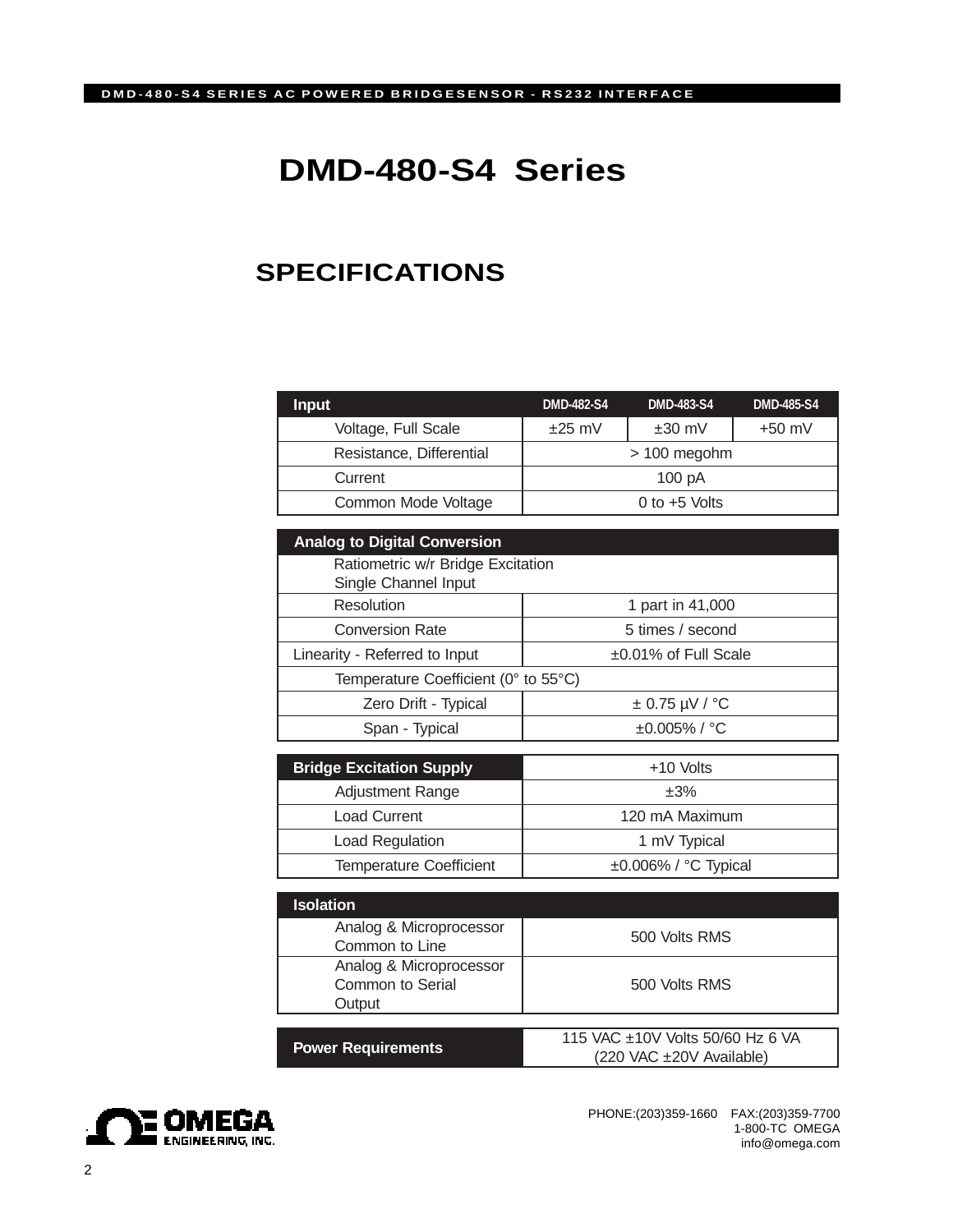# **DMD-480-S4 Series**

# **USER'S MANUAL**

# **PREOPERATION**



- **2.** REFER TO FIGURE 3 FOR A SINGLE UNIT RS485 COMMUNICATION HOOK UP AND TO FIGURE 4 FOR MULTIPLE UNIT HOOK UP.
- **3.** CONNECT THE STRAIN GAGE OUTPUT TO THE DMD-480-S4 ± INPUT, SCREW TERMINALS 10 AND 11 OF THE DMD-480-S4 TERMINAL BLOCK. SCREW TERMINAL 10 = +INPUT, SCREW TERMINAL11 = -INPUT.
- **4.** CONNECT THE STRAIN GAGE +EXCITATION INPUT TO +EXCITATION OF THE DMD-480-S4 TERMINAL BLOCK, SCREW TERMINAL 13, AND THE STRAIN GAGE -EXCITATION INPUT TO -EXCITATION OF THE DMD-480-S4, SCREW TERMINAL 12.



 $\boxed{\textcircled{\small 0}}$  $\circledR$ Ð (+ **Rìnghiên An 000000000** DIP SWITCH TEDUCAL BLOCK **TABLE 1**

**FIGURE 1**

0.32" TYP -G

 $0.25''$ 

| <b>TERMINAL</b> | <b>FUNCTION</b> |  |  |
|-----------------|-----------------|--|--|
|                 | <b>COMMON</b>   |  |  |
| $\overline{2}$  | $+ RX$          |  |  |
| 3               | - RX            |  |  |
| 4               | $+TX$           |  |  |
| 5               | - TX            |  |  |
| 6               | $+ RX$          |  |  |
| 7               | - RX            |  |  |
| 8               | $+TX$           |  |  |
| g               | - TX            |  |  |

| 10 | $+$ INPUT    |
|----|--------------|
| 11 | - INPUT      |
| 12 | - EXCITATION |
| 13 | + EXCITATION |
| 14 | AC           |
| 15 | AC.          |
|    |              |

**ENGINEERING, INC.** 

One Omega Drive, P.O. Box 4047 Stamford, CT 06907 http://www.omega.com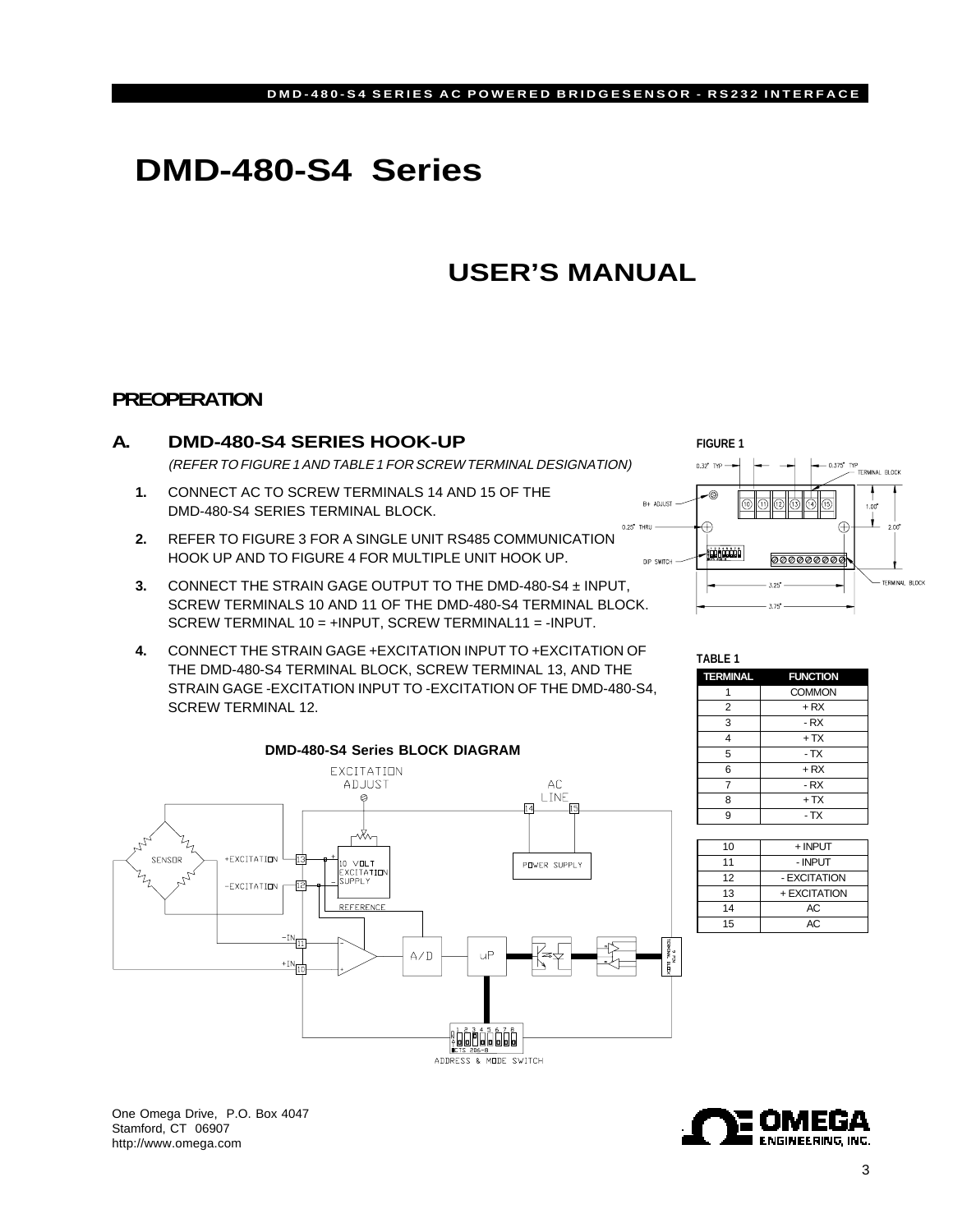#### **DMD-480-S4 SERIES AC POWERED BRIDGESENSOR - RS232 INTERFACE**

**FIGURE 3.**

SINGLE UNIT RS485 COMMUNICATIONS SETUP



**FIGURE 4.** MULTIPLE UNIT RS485 COMMUNICATIONS SETUP



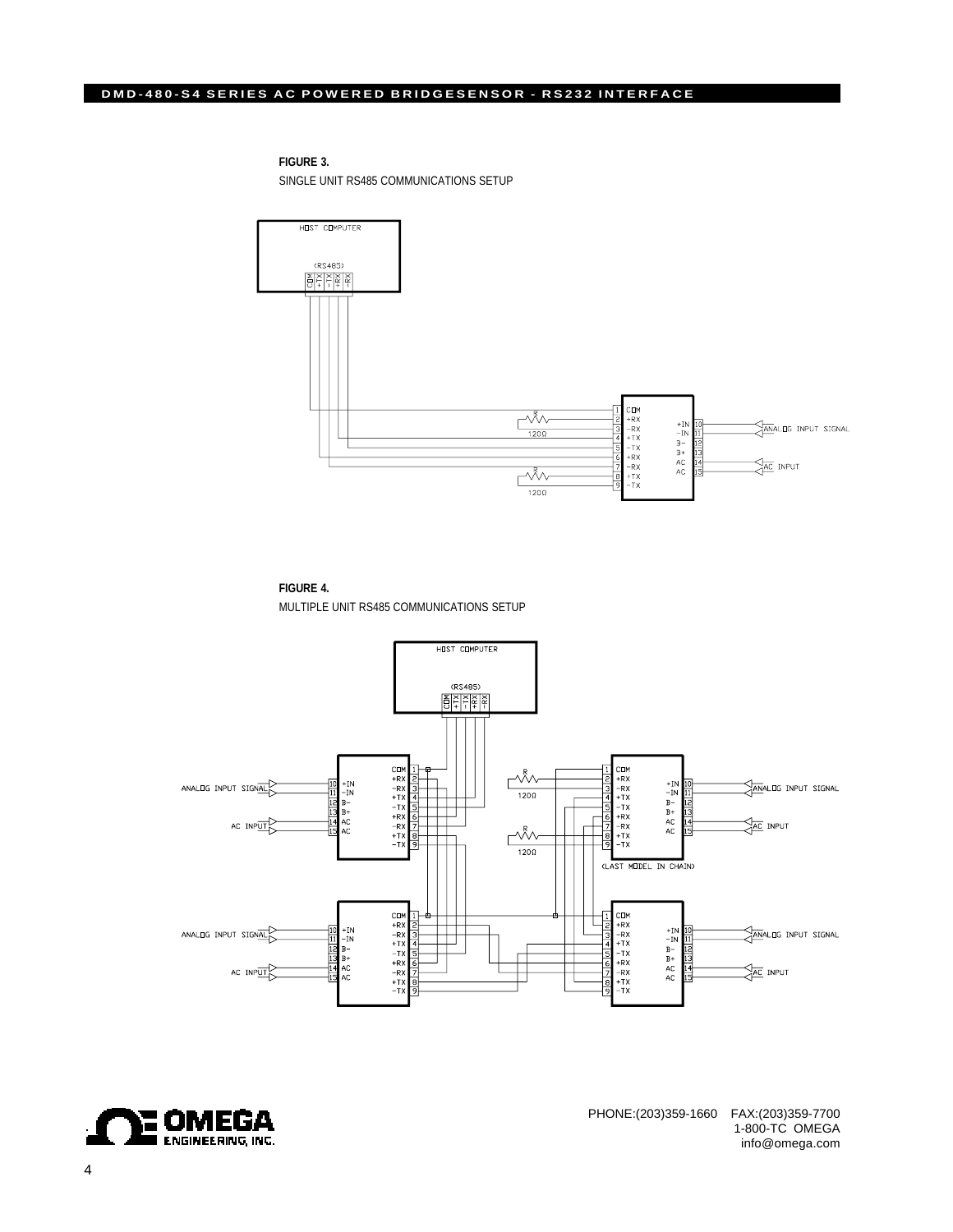**TABLE 3:** ADDRESS EXAMPLES





BINARY = 111111 DECIMAL =  $1 + 2 + 4 + 8 + 16 + 32 = 63$ 

**ADDRESS 1**



BINARY = 100000  $\text{DECIMAL} = 1 + 0 + 0 + 0 + 0 + 0 = 1$ 

**ADDRESS 21**



BINARY = 101010 DECIMAL =  $1 + 0 + 4 + 0 + 16 + 0 = 21$ 

|   | SWITCH DECIMAL VALUE |
|---|----------------------|
|   |                      |
| 2 | 2                    |
| 3 |                      |
|   | 8                    |
| 5 | 16                   |
|   | 32                   |

### **B. DMD-480-S4 SERIES DIP SWITCH SETTINGS**

**1.** SET THE DESIRED ADDRESS FOR EACH UNIT BY SETTING SWITCHES 1-6.

BY SETTING THIS ADDRESS, THE UNIT IS GIVEN ITS OWN IDENTITY TO WHICH THE HOST COMPUTER WILL IDENTIFY WITH.

- THE ADDRESS RANGE IS FROM 0 63 (DECIMAL) OR 111111 (BINARY). (REFER TO EXAMPLES IN TABLE 3).
- SWITCH "ON" = 0; SWITCH "OFF" = 1
- **2.** SET THE DESIRED MODE OF OPERATION FOR THE DMD-480-S4 SERIES USING SWITCHES 7 & 8.

(REFER TO TABLE 2 FOR DEFINING MODES OF OPERATIONS) MODE 3 IS USED FOR DIAGNOSTIC PURPOSES.

#### **TABLE 2:**

|            |            | SW 7 SW 8 MODE | <b>DESCRIPTION</b>                                                                           |                                                    |
|------------|------------|----------------|----------------------------------------------------------------------------------------------|----------------------------------------------------|
| ON         | ON         | 0              | OPERATE MODE: Operate Mode: Unit Outputs a reading                                           | whenever it is addressed by the the host computer. |
| OFF        | ON         |                | TEST MODE: Unit outputs a reading every 0.33 seconds<br>continuously without being addressed |                                                    |
| ON         | <b>OFF</b> | 2              | UNDEFINED:                                                                                   |                                                    |
| <b>OFF</b> | <b>OFF</b> | 3              | TEST MODE: Unit outputs a message " MODE 3: Version: 941124<br>Address: 01" continuously.    |                                                    |

## **C. SOFTWARE INSTALLATION**

**THE SUPPLIED OMEGA SOFTWARE, C4500.BAS, IS INTENDED FOR USER MODIFICATION. PLEASE FEEL FREE TO MAKE ANY CUSTOM MODIFICATIONS TO THE SOFTWARE AS NEEDED. IT IS RECOMMENDED THAT THE USER MAKE A BACKUP COPY OF THE ORIGINAL OMEGA SOFTWARE BEFORE MODIFYING.**

- **1.** TO EXECUTE THE OMEGA C4500 SOFTWARE, QBASIC OR GWBASIC MUST BE LOADED ON YOUR COMPUTER.
- **2.** TO BEGIN THE SOFTWARE SETUP, YOU MUST LOAD AND EXECUTE THE SUPPLIED OMEGA PROGRAM, "C4500.BAS" WITHIN QBASIC OR GWBASIC.

## **D. SETUP MENU**

THE FIRST MENU TO APPEAR IS THE "SETUP MENU"

**IF YOU WANT TO SAVE ANY SETTINGS WHICH WILL BE ENTERED INTO THE PROGRAM, YOU WILL WANT TO ENTER THOSE SETTINGS DIRECTLY INTO THE SOFTWARE AND SAVE THE SOFTWARE WITH AN APPLICATION NAME (XXXXX.BAS). AFTER YOU QUIT THE OPERATION MENU OR TURN OFF THE HOST COMPUTER, ALL SETTINGS WILL RETURN TO THEIR DEFAULT VALUES UNLESS SAVED.**

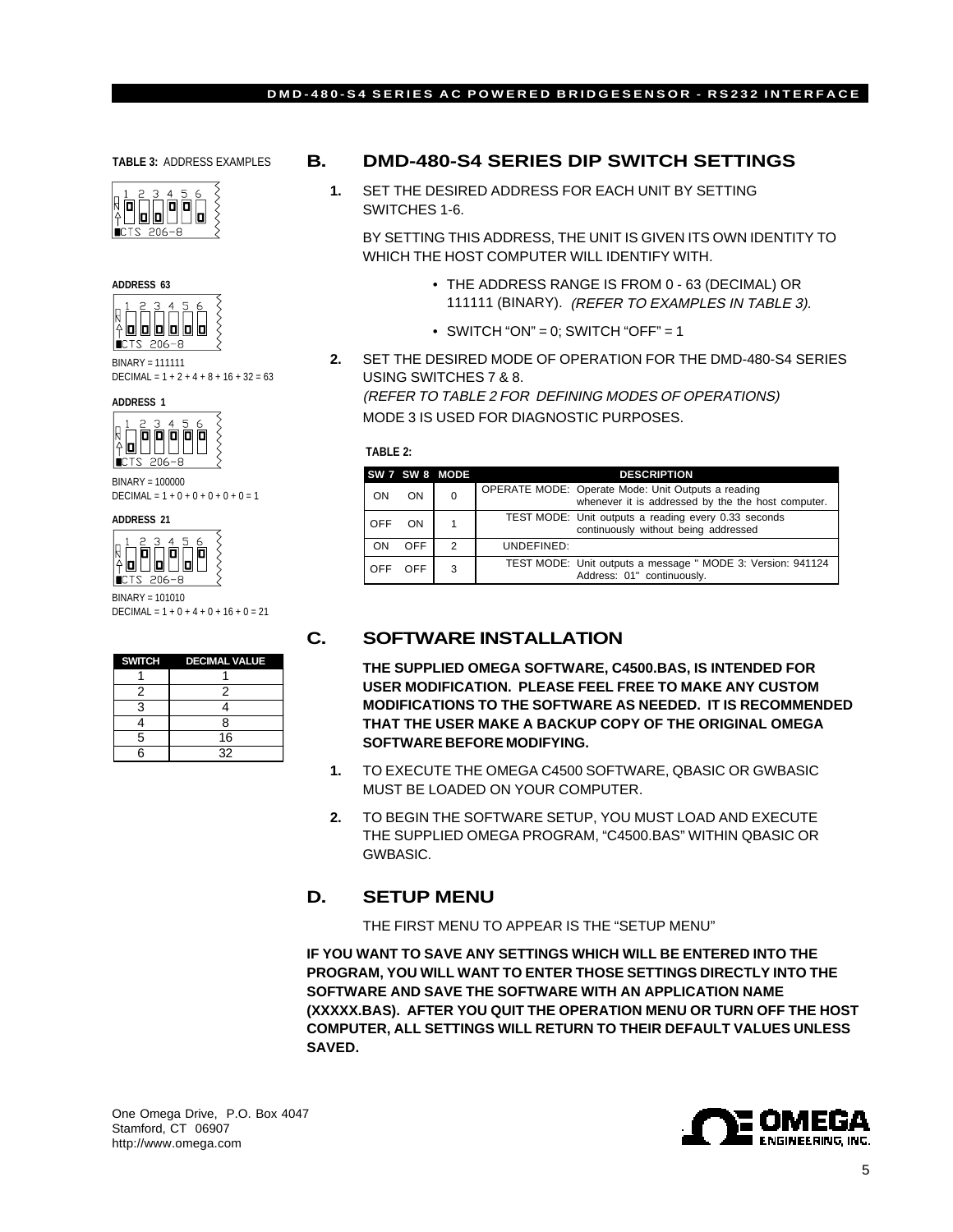THE SETUP MENU ALLOWS THE USER TO SETUP THE CORRECT OPERATING PARAMETERS FOR THE DMD-480-S4 SERIES.

#### **1. OPTION 0 [RETURN TO OPERATION MENU]:**

SELECTING THIS OPTION WILL RETURN YOU TO THE OPERATION MENU.

#### **2. OPTION 1 [SELECT COMMUNICATIONS PORT]:**

THIS OPTION ALLOWS THE SELECTION OF EITHER COM1 OR COM2 AS THE COMMUNICATIONS PORT FOR THE DMD-480-S4 SERIES AND THE USERS COMPUTER. COM3 AND COM4 ARE NOT ALLOWED.

THE SETTING OF THE COMMUNICATIONS PORT IS ALWAYS NECESSARY FOR PROPER OPERATION OF THE DMD-480-S4 SERIES IN BOTH THE OPERATION AND TEST MODES.

#### **3. OPTION 2 [SET SCALING EQUATION]:**

THIS OPTION ALLOWS THE USER TO SELECT COEFFICIENTS OF A SCALING EQUATION. THE SCALING EQUATION PROVIDES FOR BOTH A SCALE FACTOR (A) AND A FIXED OFFSET (C). THE SCALING EQUATION IS: **VALUE = C + (A x READING)**

THE SETTING OF THE SCALING EQUATION ONLY APPLIES TO THE "OPERATION MODE".

(REFER TO SECTION F FOR A DESCRIPTION ON SETTING THE SCALING EQUATION.)

#### **4. OPTION 3 [SELECT DATA DESTINATION]:**

THIS OPTION ALLOWS THE USER TO STORE DATA IN ONE OF 3 MODES. THE DATA MAY BE DISPLAYED ON THE COMPUTER SCREEN ONLY, SENT TO A FILE ONLY, OR BOTH.

THIS OPTION APPLIES ONLY TO THE "OPERATION MODE".

(REFER TO SECTION G FOR MORE INFORMATION ON STORING DATA.)

#### **5. OPTION 4 [DATA COLLECTION METHOD]:**

THIS OPTION ALLOWS THE USER TO COLLECT DATA IN 3 DIFFERENT WAYS AND ONLY APPLIES TO THE OPERATE MODE, NOT THE TEST MODE.

- 1) TAKE A READING EVERY "Y" SECONDS, WHERE "Y" IS ONE SECOND MINIMUM, FOR A TOTAL "A" MINUTES.
- 2) START TAKING DATA EVERY "Y" SECONDS AT TIME "A" UNTIL TIME "B".
- 3) TAKE DATA EVERY "Y" SECONDS STARTING NOW AND CONTINUE READING DATA FOREVER. THIS IS THE DEFAULT METHOD FOR THE OPERATE MODE.

#### **BY DEFAULT, THE VALUE FOR "Y" MUST BE** ≥ **1 SECOND.**

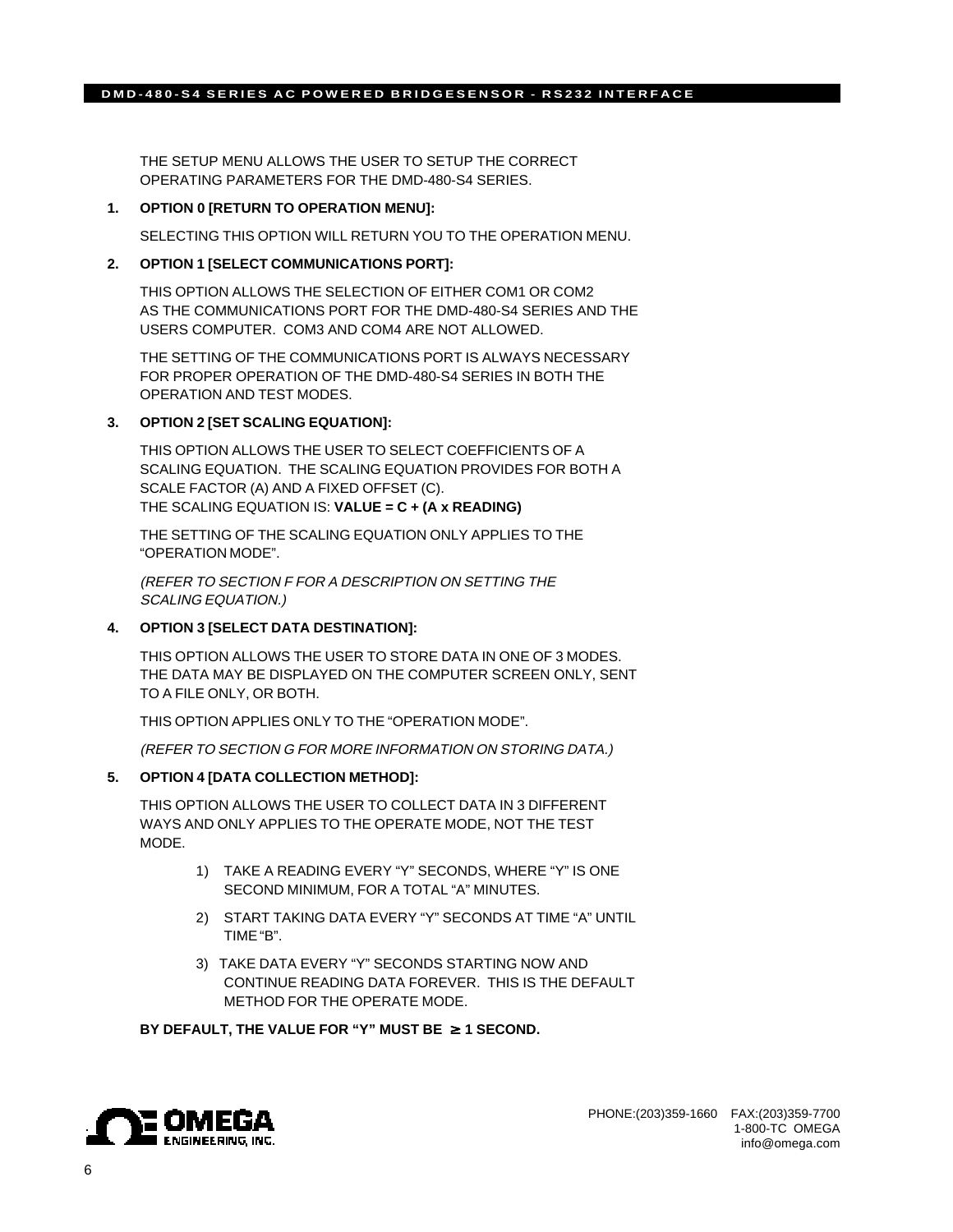#### **6. OPTION 5 [SELECT UNITS TO MONITOR]:**

THE LAST OPTION SELECTS THE ADDRESS OF THE MODULES TO BE MONITORED IN THE ORDER IN WHICH THEY ARE TO BE MONITORED. ADDRESSES FROM 0 TO 63 MAY BE SELECTED.

THE DEFAULT ADDRESS IS "1".

### **E. OPERATION MENU**

THE "OPERATION MENU", ALLOWS 4 USER CHOICES.

#### **1. OPTION 0 [QUIT]:**

ALLOWS THE USER TO QUIT THE PROGRAM.

#### **2. OPTION 1 [SETUP THE UNITS]:**

EXECUTES THE "SETUP MENU", WHICH ALLOWS THE USER TO SET ADDRESSES TO INTERROGATE, MEASUREMENT RATE, ETC.

REGARDLESS OF WHETHER THE "TEST MODE" OR "OPERATION MODE" IS SELECTED, CERTAIN PARAMETERS MUST ALWAYS BE ENTERED IN THE SETUP UNITS OPTION IN ORDER FOR YOUR MEASUREMENT SYSTEM TO OPERATE PROPERLY.

#### **(REFER TO SECTION D FOR SETUP MENU DESCRIPTION)**

#### **3. OPTION 2 [START OPERATE MODE]:**

WILL EXECUTE THE OPERATE MODE IF THE DMD-480-S4 SERIES HAS BEEN SET FOR MODE 0 (SW7 AND SW8 "ON").

#### **4. OPTION 3 [START TEST MODE]:**

WILL EXECUTE THE TEST MODE IF THE DMD-480-S4 SERIES HAS BEEN SET FOR MODE 1 OR 3.

**PRIOR TO ENTERING THE OPERATE MODE, IT WILL BE NECESSARY TO HAVE THE CORRECT UNIT ADDRESSED, AND IN MOST CASES IT WILL BE NECESSARY TO ENTER THE SETUP MENU AND SET THE SCALING EQUATION, DATA DESTINATION, AND DATA COLLECTION METHOD.**

**IT IS RECOMMENDED THAT THE USER OPERATE THE UNIT IN TEST MODE 3 PRIOR TO THE OPERATE MODE TO ENSURE THAT THE UNIT IS COMMUNICATING PROPERLY. THE USER CANNOT ADDRESS MULTIPLE UNITS IN THE TEST MODE, THEREFORE EACH UNIT MUST BE TESTED INDIVIDUALLY.**

# **F. SETTING THE SCALING EQUATION**

THE SCALING EQUATION IS SET BY WRITING THE EQUATION FOR THE TWO CONDITIONS OF ZERO AND SPAN, AND THEN SOLVING FOR THE CONSTANTS. THE DMD-480-S4 SERIES HAS AN OUTPUT OF APPROXIMATELY 41,750 COUNTS FULL SCALE. IF THE MODULE WERE TO BE USED AS A VOLTAGE OUTPUT UNIT AND THE SPAN WERE TO BE 30 mV, THEN THE FOLLOWING CALCULATION WOULD BE MADE.

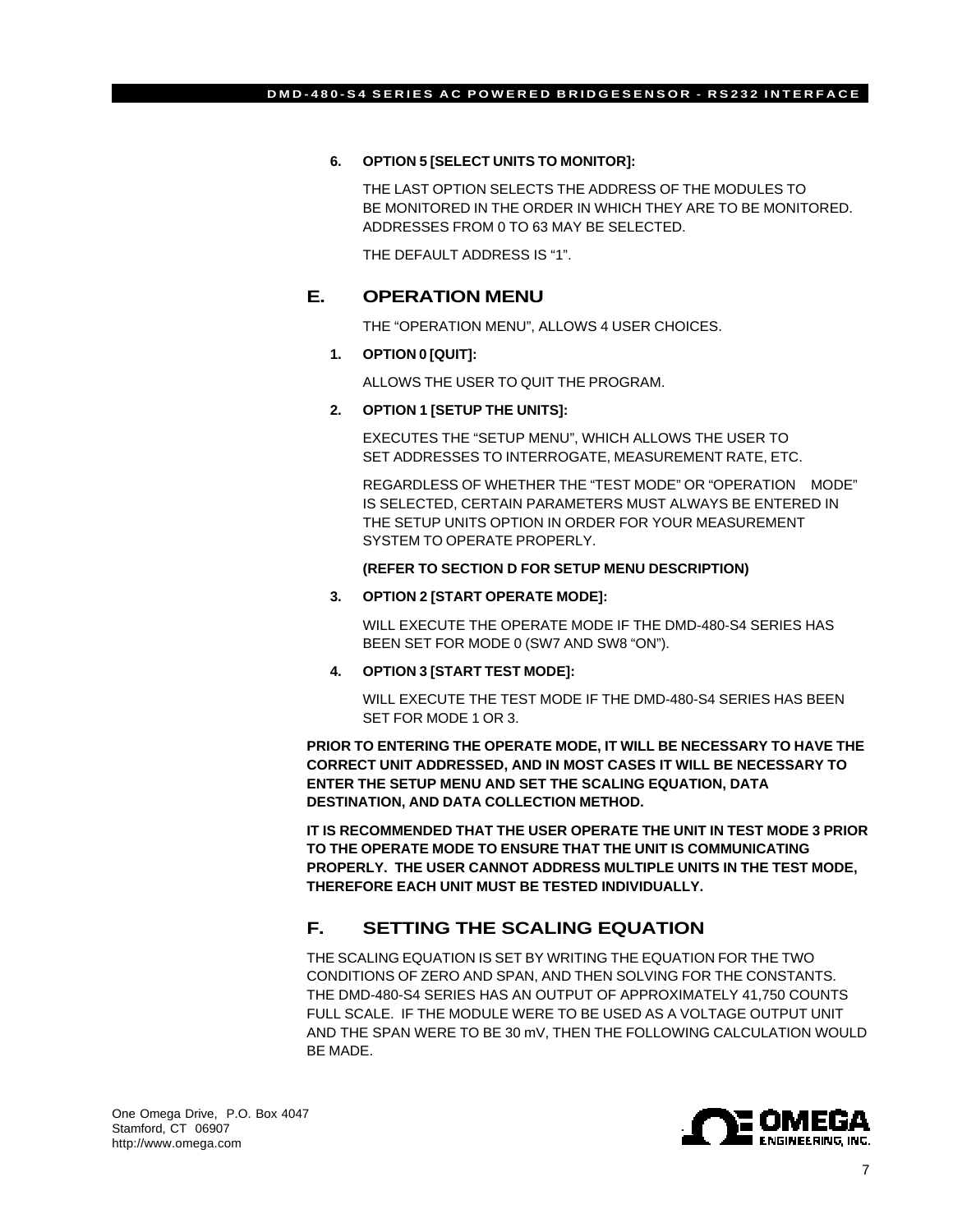#### **DMD-480-S4 SERIES AC POWERED BRIDGESENSOR - RS232 INTERFACE**

- 1. APPLY 3 mV TO THE INPUT AND READ THE 10% DIGITAL COUNTS AS THE OUTPUT (K1).
- 2. APPLY 30 mV TO THE INPUT AND READ THE FULL SCALE DIGITAL COUNTS AS THE OUTPUT (K2)
- 3. WRITE TWO EQUATIONS:
	- A) **(K2 x A) + C = 0.030 VOLTS**
	- B) **(K1 x A) + C = 0.003 VOLTS**

SUBTRACTING EQUATION B FROM A:

#### **(K2 - K1) x A = 0.027 VOLTS**

- THEREFORE **A = 0.027 VOLTS** ÷ **(K2 K1)**
- SOLVING FOR **C , C = -K1 x A**
- **EXAMPLE 1:** WITH 3 mV APPLIED THE DMD-480-S4 SERIES OUTPUT READS 4185 COUNTS.

WITH 30 mV APPLIED THE DMD-480-S4 SERIES OUTPUT READS 41,745 COUNTS.

- A)  $(41,745 \times A) + C = 0.030 \text{ VOLTS}$
- B)  $(4185 \times A) + C = 0.003 \text{ VOLTS}$

SOLVING EQUATION A - EQUATION B

(37,560 x A) = 0.027 VOLTS. THEREFORE A =  $(0.027 \div 37,560) = 7.1885 \times 10^{-7} = .00000071885$ 

SOLVING FOR C,  $C = .003 - (K1 \times A)$  $C = -8.38 \times 10^{-6} = .00000838$ 

VERIFY YOUR RESULTS BY PLACING YOUR SOLUTIONS BACK INTO EQUATIONS A AND B:

- A) (41,745 x .00000071885) .00000838 = 0.030 VOLTS
- B) (4185 x .00000071885) .00000838 = 0.003 VOLTS

IN A WEIGHING APPLICATION USING A LOAD CELL WITH A SENSITIVITY OF 3mV/V, THE CONSTANT C WOULD THEN CORRESPOND TO THE TARE WEIGHT OF THE SYSTEM.

**EXAMPLE 2:** WITH THE TARE WEIGHT ONLY APPLIED, READ 1,500 COUNTS.

> WITH A FULL LOAD OF 100 POUNDS APPLIED, READ ABOUT 41,745 COUNTS.

- A)  $(41,745 \times A) + C = 100$  POUNDS
- B)  $(1,500 \times A) + C = 0$  POUNDS

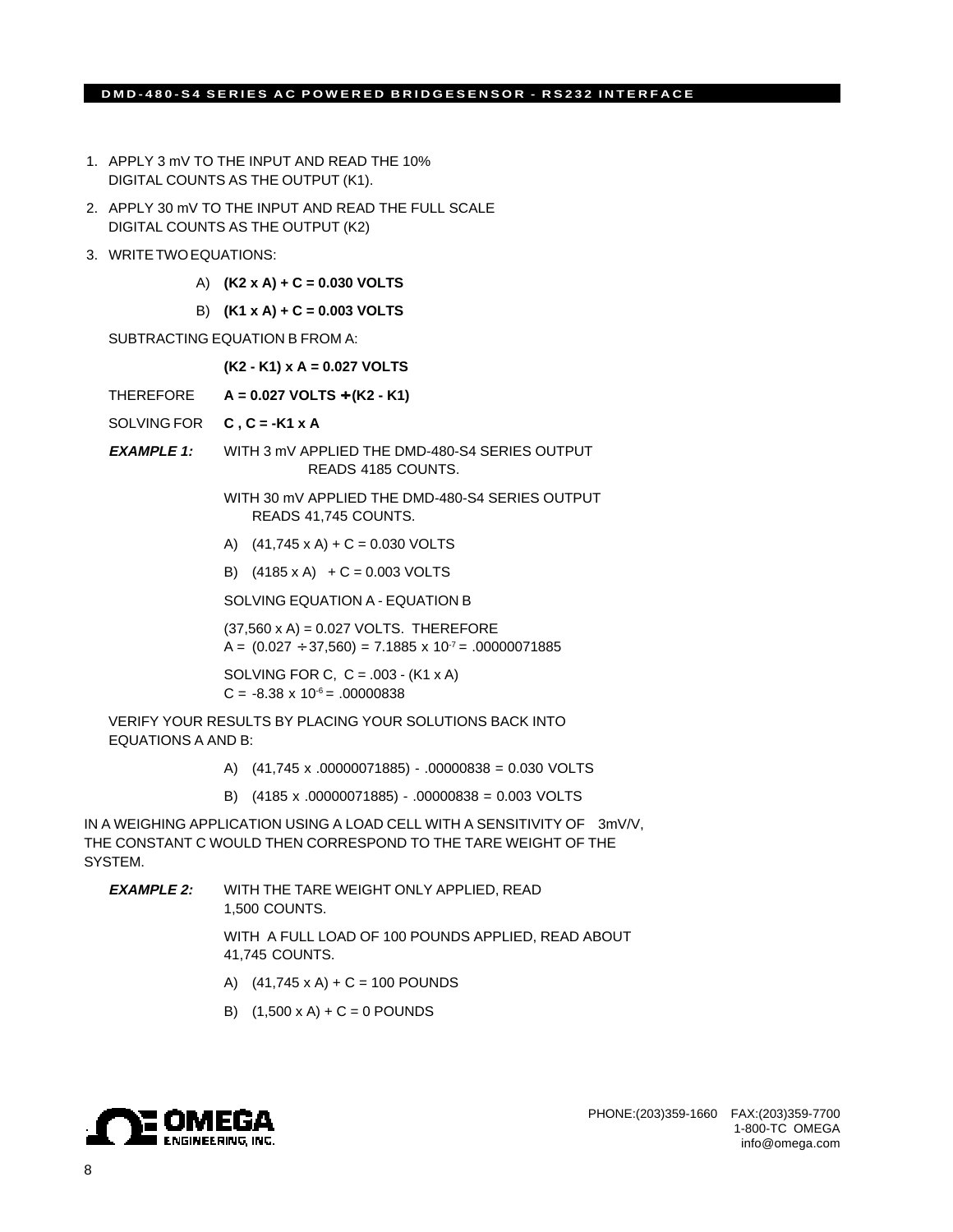SOLVING EQUATION A - EQUATION B  $A = (100 \div 40,245) = .00248478$ 

SOLVING FOR C, C = -1,500 x .00248478, C = -3.727

VERIFY YOUR RESULTS BY PLACING YOUR SOLUTIONS BACK INTO EQUATIONS A AND B:

- A) (41,745 x 0.00248478) + (-3.727) = 100.000 LBS
- B)  $(1,500 \times 0.00248478) + (-3.727) = 0.000$  LBS

ONE COUNT = .00248 POUNDS

# **G. WRITING DATA TO A FILE**

UNDER OPTION 3 OF THE SETUP MENU, THE COLLECTED DATA MAY BE WRITTEN TO A FILE SELECTED BY THE USER. THE USER MUST GIVE A FILE NAME AND A PATH, **(DRIVE:\PATH\FILE)**. THE DATA RECORDED IN THE FILE IS RECORDED IN THE FOLLOWING MANNER: UNIT NUMBER (ADDRESS), DATE, TIME, UNSCALED READING, AND THE SCALED READING. AN EXAMPLE OF A FILE'S CONTENTS IS SHOWN BELOW.

- 1 , "07-30-1993" , "09:30" , 30003 , 10.0000
- 2 , "07-30-1993" , "09:30" , 15000 , 5.00190
- 3 , "07-30-1993" , "09:30" , 00015 , 0.00999
- 1 , "07-30-1993" , "09:31" , 30003 , 10.0000
- 2 , "07-30-1993" , "09:31" , 10000 , 3.33633
- 3 , "07-30-1993" , "09:31" , 00100 , 0.03831

NOTICE THAT THE DATA IS DELIMITED BY COMMAS AND QUOTE MARKS, WHICH IS A STANDARD METHOD FOR WRITING TO FILES SO THAT ANY POPULAR SPREADSHEET AND DATABASE PROGRAM CAN READ THE COLLECTED DATA. A DISK THAT IS COLLECTING DATA INTO A FILE WILL CONTINUE TO COLLECT DATA UNTIL IT IS FILLED UP, AT WHICH TIME AN ERROR MESSAGE WILL APPEAR INDICATING THE DISK IS FULL.



One Omega Drive, P.O. Box 4047 Stamford, CT 06907 http://www.omega.com